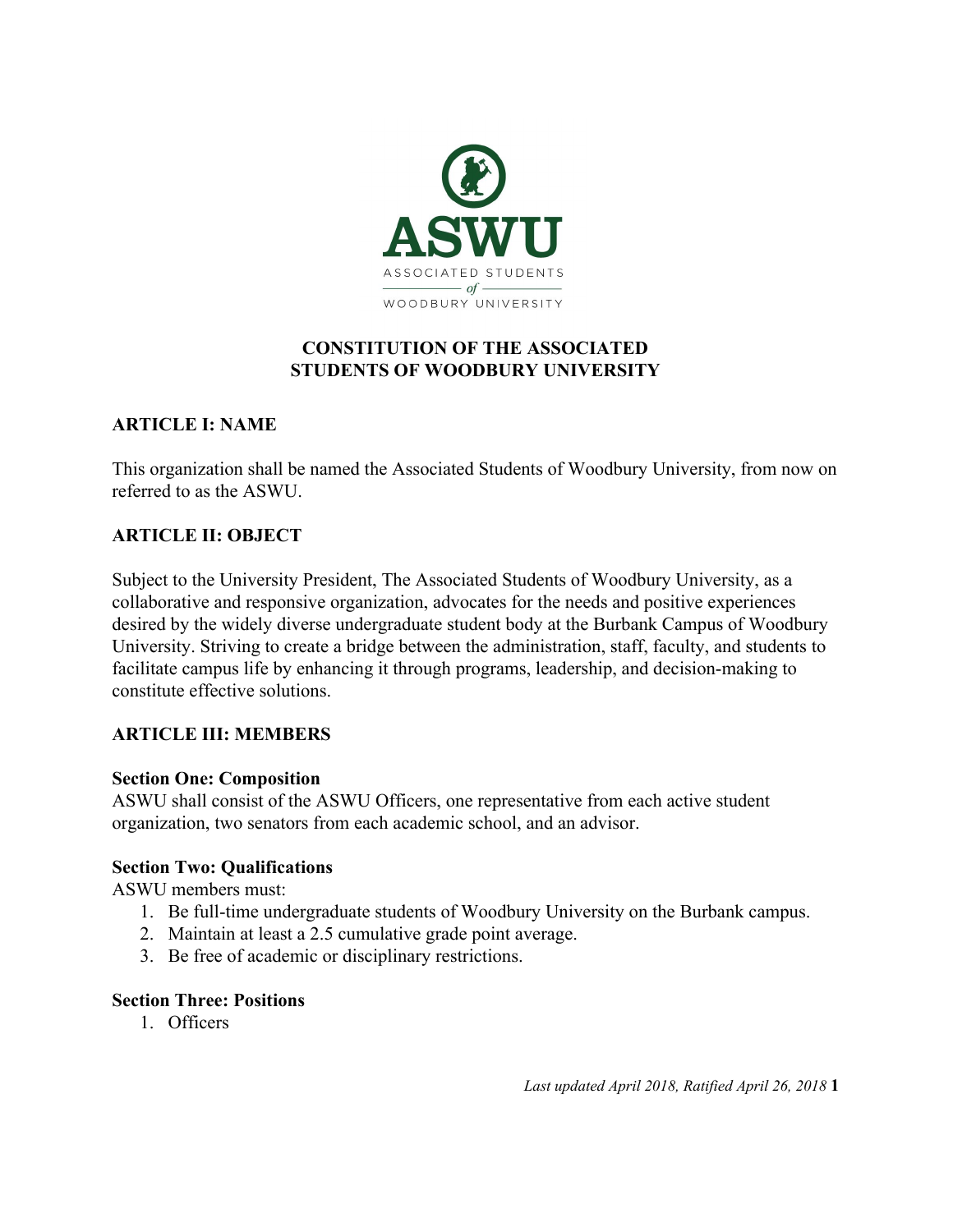- a. The elected officers of ASWU shall be a President, an Executive Vice-President, a Vice-President of Finance, a Vice-President of Student Organizations, a Vice-President of Marketing, and a Vice-President of Student Life.
- b. Qualifications
	- i. The president shall verify the following qualifications before a nominee can become an official candidate for office.
		- 1. Be a full-time undergraduate student at Woodbury University on the Burbank campus.
		- 2. Have at least a 2.5 cumulative grade point average.
		- 3. Be free of academic or disciplinary restrictions.
		- 4. Attend at least one assembly meeting the semester in which they apply.
		- 5. Attend one candidate information session.
	- ii. Candidates for president must have served as a member of the executive board for a full term prior taking office.
	- iii. Candidates from the Vice President of Student life must have served as a CAB member or CAB intern for a full term prior to taking office.
	- iv. The President and Advisor shall have the final determination of eligibility.
	- v. Students may not run for more than one ASWU office in any elections.
- c. Campaigning
	- i. No campaigning may begin until the president verifies an applicant's requirements.
- d. Timeframe
	- i. The officers shall be elected by electronic ballot during the last week of February of each year to serve for one year.
- e. Elections
	- i. Only full-time undergraduate students at the Burbank campus can vote
	- ii. If a candidate does not receive a majority of the votes cast, a second ballot shall be conducted until one candidate receives a majority.
- f. Appointments
	- i. ASWU Assembly positions that remain open after the completion of regular elections become open because of resignations or removal from office shall be elected by a single nomination from the ASWU Executive Board with a two-thirds majority confirmation vote by the ASWU Assembly.
- g. Term of Office
	- i. An officer's term of office shall be one year beginning after graduation in the spring and shall conclude at the following year's graduation. There is no limit to the number of terms that a student may serve as an officer outside of the President position. The President position has a term limit of two (2) years.
- h. Vacancies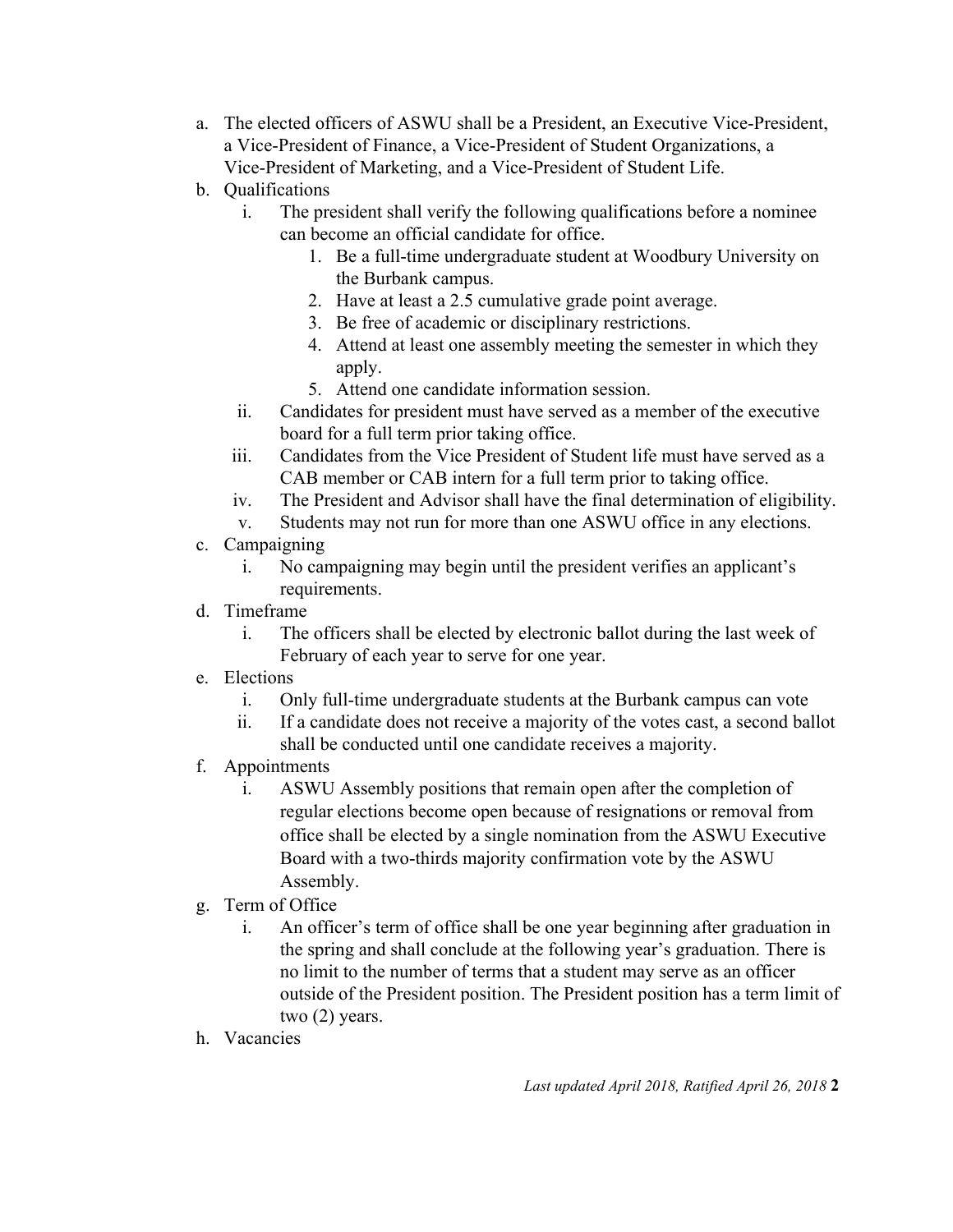- i. When there is a vacancy in the President position, the Executive Vice-President shall fulfill the position. If the Executive Vice-President cannot fulfill the position, the Vice-President of Finance shall fill the position.
- ii. If the Executive Vice-President, Vice-President of Finance, Vice-President of Student Organizations, or Vice-President of Student Life office becomes vacant before the end of the term, a new officer will be appointed.
- 2. Representatives
	- a. A Representative shall be the elected president or treasurer of each approved student organization on the Burbank campus and shall represent the organization on ASWU assembly.
	- b. Term of Office
		- i. A representative shall serve a term of one (1) academic semester. A representative's term of office shall begin during at the first ASWU assembly meeting in the fall semester or spring semester. There is no limit to the number of terms that a student may serve as a representative.
	- c. Vacancies
		- i. A student organization will have one week to fill any vacancies and may elect an alternative representative until their constitution allows elections.
- 3. Senators
	- a. Two senators shall represent each academic school on the Burbank campus. The ASWU president shall select senators with the approval of the Dean from the school the senator is representing.

# **Section Four: Attendance**

An ASWU member shall be removed for failing to attend four (4) assembly meetings in a semester

# **ARTICLE IV: OFFICERS**

# **Section One: President**

- 1. Represent ASWU and the undergraduate students through communication with the Board of Trustees, administration, staff faculty, organizations, and others as necessary,
- 2. Present State of the Student Government and State of the Student Organizations during Board of Trustee Meetings,
- 3. Chair the ASWU Executive Board and ASWU Assembly meetings,
- 4. Coordinate retreats and transition sessions for ASWU members with the ASWU Advisor,
- 5. Oversee Elections. If the President wishes to participate in elections, the Executive Board shall appoint a person to oversee the elections,
- 6. Represent ASWU at University Cabinet meetings and appoint members of the ASWU Assembly to University committees and councils as needed, and
- 7. Enforce the ASWU Constitution and Bylaws.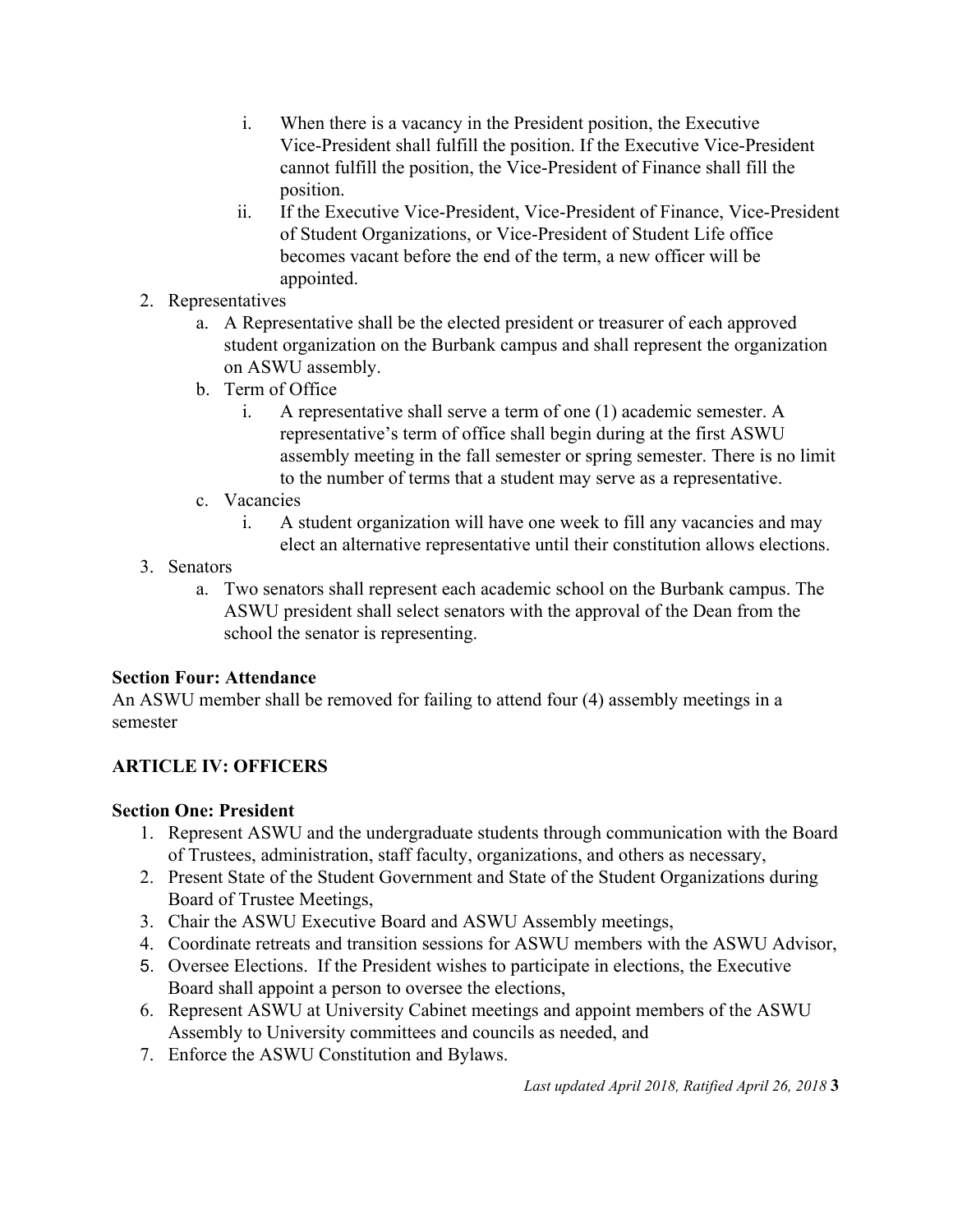#### **Section Two: Executive Vice President**

- 1. Record the minutes of the ASWU Executive Board, the ASWU Assembly, and OAC and make the minutes available to the Woodbury community,
- 2. Maintain and distribute records of the ASWU Constitution, Bylaws, roster, committee lists, and other documents created by ASWU,
- 3. Oversee communication of all ASWU information with the ASWU Assembly,
- 4. Provide a weekly attendance status to all members of the ASWU Assembly,
- 5. Co-coordinate ASWU awards with the Vice-President of Student Organizations,
- 6. Meet with the ASWU Advisor and ASWU President to evaluate performance at the end of each semester,
- 7. Oversee the internal operations of ASWU, which includes ASWU recruitment
- 8. Manage ASWU supporting staff,
- 9. Manage the spending of the campus life enhancement fund in cooperation with the Vice-President of Finance, and
- 10. Serve as the chair of a meeting in the absence of the ASWU President.

# **Section Three: Vice President of Finance**

- 1. Co-Chair the ASWU Organizational Allocations Committee (OAC) meeting,
- 2. Determine eligibility for funding and review of all funding requests,
- 3. Verify reconciliation of allocated funds,
- 4. Coordinate training for the ASWU OAC members,
- 5. Manage all ASWU finances and serve as a financial advisor for the ASWU assembly
- 6. Maintain written accounts of all financial transactions, present information to the ASWU Executive Board at executive board meetings, and give an end of semester report to the undergraduate student body, and
- 7. Distribute ASWU fees by the ASWU Constitution and Bylaws.

# **Section Four: Vice President of Student Organizations**

- 1. Stay in communication with the designated Student Affairs Staff Member who oversees student organizations,
- 2. Hold organizations accountable for:
	- a. Weekly attendance,
	- b. Following OAC Guidelines, and
	- c. All OAC paperwork,
- 3. Help coordinate all organizational fairs,
- 4. Help coordinate officer training with the designated Student Affairs Staff Member who oversees student organizations,
- 5. Maintain updated rosters for all organizations, and
- 6. Co-chair OAC and be knowledgeable about all policies and procedures of OAC.

# **Section Five: Vice President of Marketing**

1. Manage publicity and outgoing information concerning ASWU events including: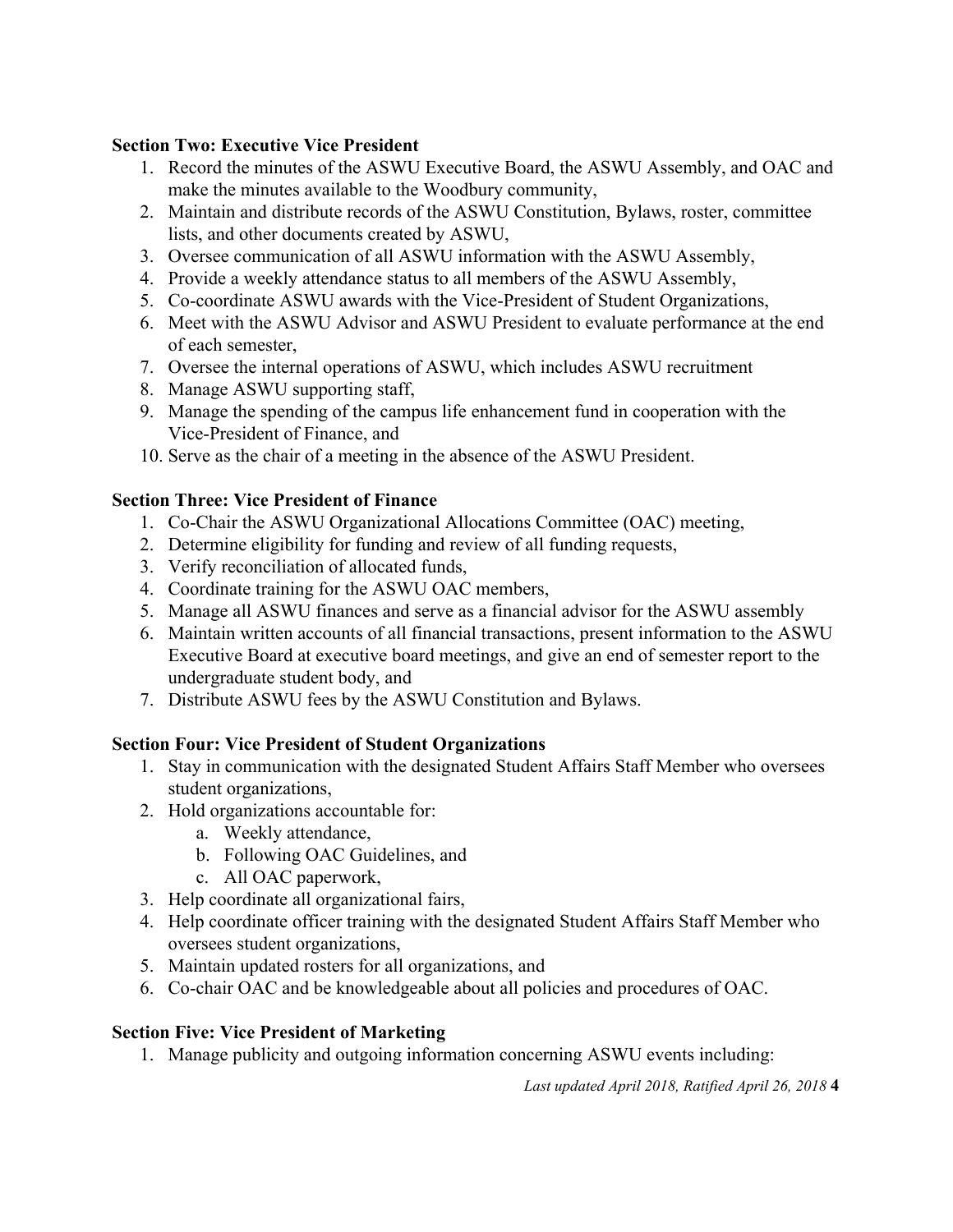- a. ASWU website,
- b. Social media, and
- c. Other forms of communication, such as a monthly pamphlet regarding updates,
- 2. Manage and oversee all promotional items for ASWU, and
- 3. Maintain creative control, with the approval of the ASWU Executive Board and ASWU Advisor.

#### **Section Six: Vice President of Student Life**

- 1. Serve as the Campus Activities Board chair and oversee members of the Campus Activities Board,
- 2. Develop and maintain all ASWU programs related to student life including:
	- a. AS-You Day,
	- b. One large-scale event in the Fall and Spring semesters (such as "Atmosphere" or "Woodstock"),
	- c. Welcome Week, and
	- d. Small-scale bi-weekly events,
- 3. Plan at least two events per month for the student body,
- 4. Work with the Vice-President of Marketing for all publicity and marketing of events,
- 5. Develop new events based on student needs, and
- 6. Establish connections with the Greater Los Angeles and Burbank community.

#### **Section Seven: Advisor**

- 1. Meet with the ASWU President on a weekly basis,
- 2. Approve ASWU financial transactions,
- 3. Meet with Executive Board members individually as needed,
- 4. Meet with the ASWU E-Board to evaluate performance at the end of each semester,
- 5. Coordinate leadership training for ASWU Executive Board and ASWU, and
- 6. Verify GPA eligibility ASWU Assembly Members.

# **ARTICLE V: ASSEMBLY MEETINGS**

#### **Section One: Assembly Meetings**

Assembly meetings shall be held weekly for ninety (90) minutes beginning the second week of each semester and concluding the week before studio finals begin.

#### **Section Two: Special meetings**

Special Meetings may be called by the ASWU president, or upon the written request of the executive board. The president will provide the meeting date, time location and purpose at least five (5) days' in advance, except in emergency cases authorized by the ASWU advisor.

#### **Section Three: Quorum**

A quorum of 75% of active voting members must be present before a vote can be taken.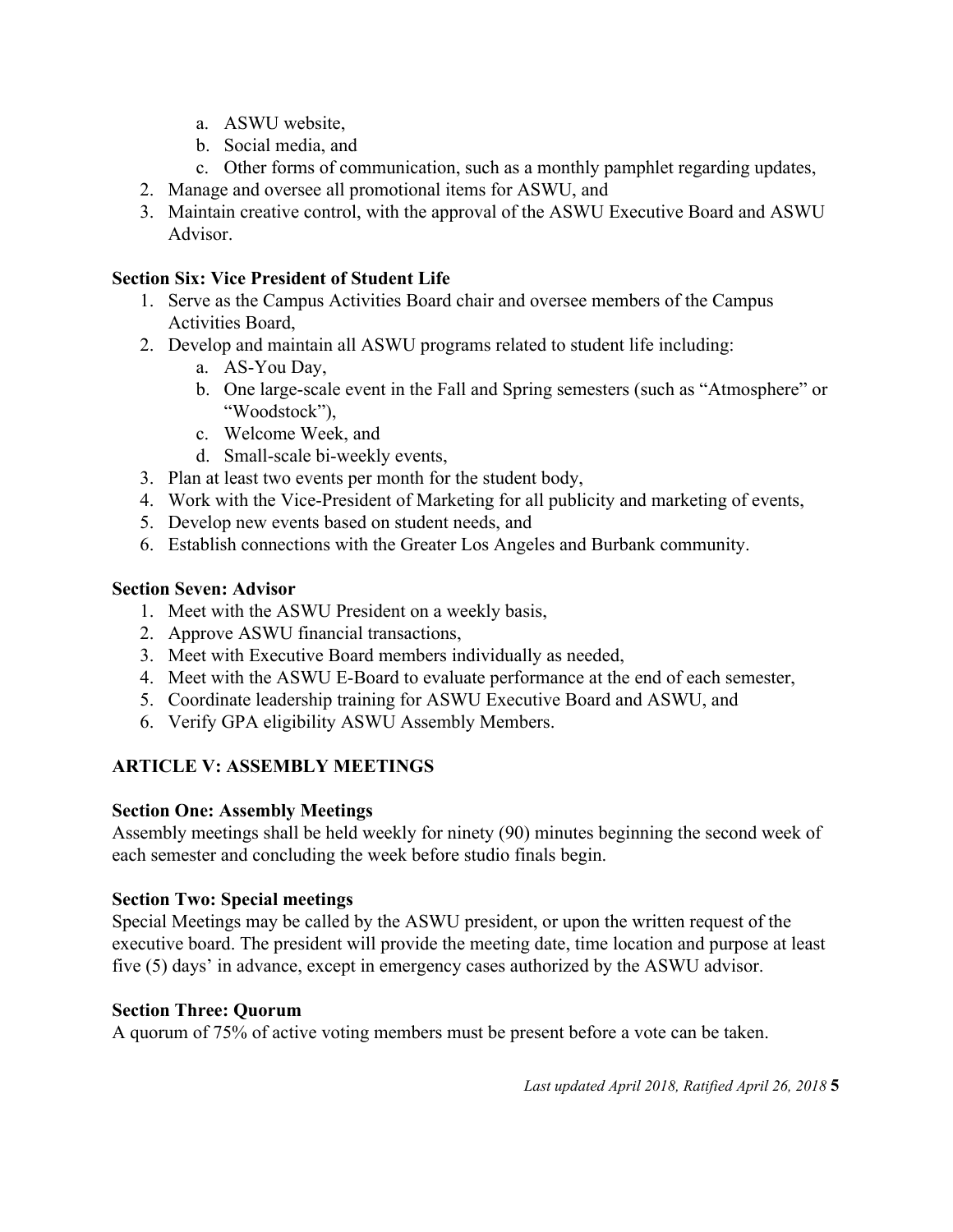# **ARTICLE VI: EXECUTIVE BOARD**

#### **Section One: Composition**

The Executive Board shall consist of the officers of ASWU and the advisor.

#### **Section Two: Responsibilities**

Officers will provide a report detailing tasks performed and progress updates on projects and interactions with the student body and school administration.

#### **Section Three: Meetings**

- 1. Regular meetings shall be once a week for one-hundred and twenty (120) minutes throughout the semester. Meetings begin the second week of school and conclude the week before studio finals begin. Meeting time is set for the first week of the semester and is dependent on the class schedules of the Executive Board.
- 2. The president can call special meetings for matters that need urgent attention.
	- a. The president shall send written notification of special meetings and include the date, time, location, and the purpose of the special meeting.
	- b. The president shall give notice in writing.
- 3. Before Executive Board Members can vote a quorum of 100% must be present

# **ARTICLE VII: COMMITTEES**

#### **Section One: Standing Committees**

- 1. The Campus Activities Board (CAB)
	- a. CAB shall provide a wide variety of programs and activities meant to enhance, educate, and entertain the undergraduate Woodbury University community.
	- b. CAB shall be comprised of ten (10) full-time undergraduate students, an advisor, CAB interns; and the Vice President of Student Life shall chair the committee.
- 2. The Organization Allocation Committee (OAC)
	- a. OAC shall be the funding committee for all organization events. Funded by ASWU.
	- b. Members
		- i. The Vice President of Finance and Vice President of Student Orgs shall co-chair OAC as non-voting members.
		- ii. Two (2) representatives of each organization shall attend as voting members.
		- iii. ASWU Executive Board, the ASWU Advisor, Senators and Invited Guests may attend, but will not have a vote.

#### **Section Two: Special Committees**

The ASWU President or Executive Board can form Special Committees.

#### **Section Three: Authority**